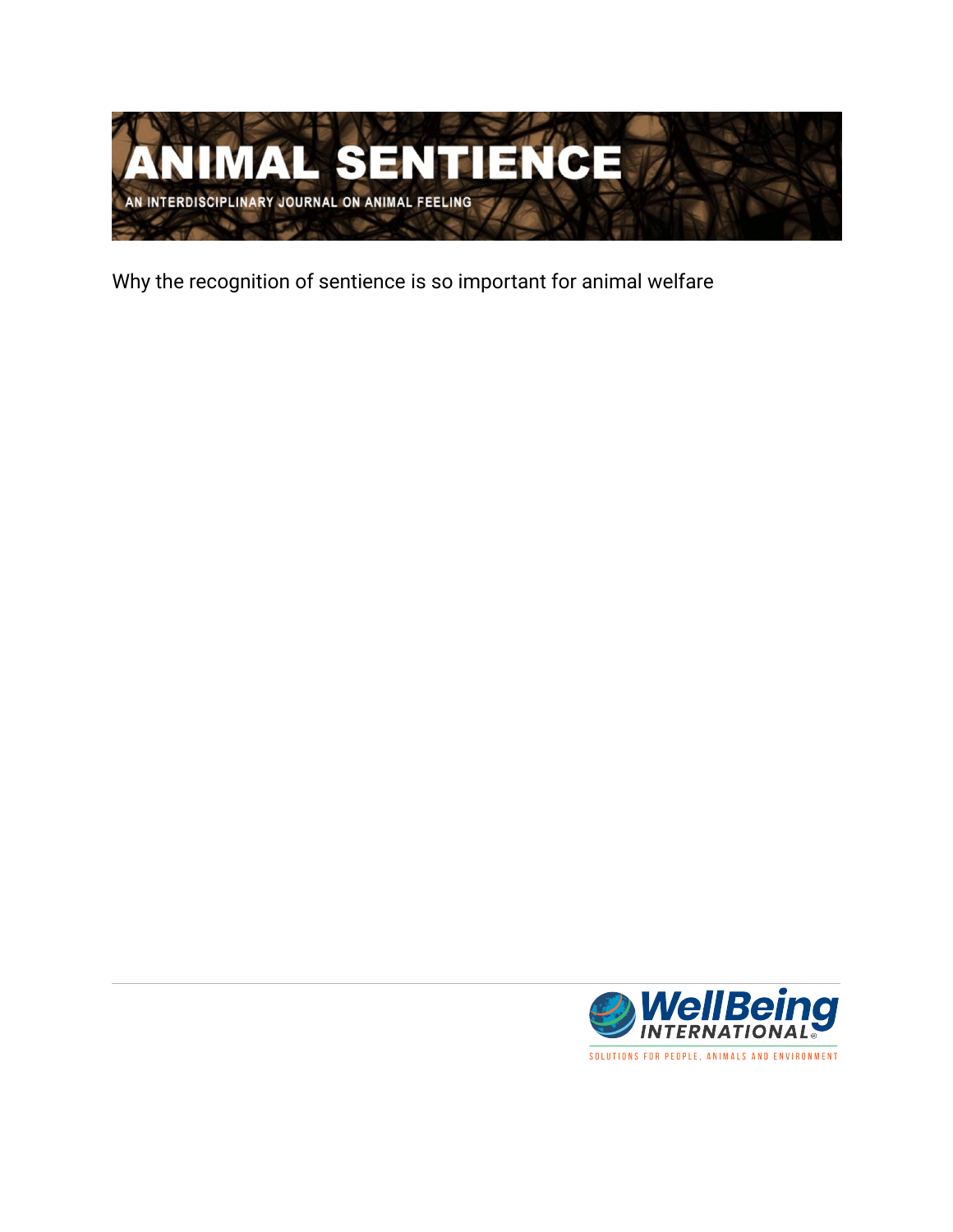## **Why the recognition of sentience is so important for animal welfare**

Commentary on **Rowan et al.** on Sentience Politics

## **Mark Jones**

Veterinarian and Head of Policy, Born Free Foundation

**Abstract**: Rowan et al. (2022) provide a useful summary of the history and development of the philosophical, public, and legal recognition of animal sentience and its importance in improving the welfare of animals. Here I argue for the incorporation of the precautionary principle in sentience recognition, and the wider significance of sentience recognition to the current climate, biodiversity and human health crises.

> **[Mark Jones](mailto:markj@bornfree.org.uk)** has a veterinary degree and Masters degrees in aquatic and wild animal health. He joined the UK-based *Born Free Foundation* in 2014 where he is currently Head of Policy. **[Website](http://www.bornfree.org.uk/)**



**1. Sentience recognition.** The target article is an important summary of the history of thinking on animal sentience, the role it has played in the development of animal welfare science, and ongoing efforts to incorporate the recognition of animal sentience into legislation and public policy.

Understanding the history of thinking on animal sentience is important for organisations and individuals working to improve animal welfare. As far back as the 1960s the Brambell Committee realised that an understanding of sentience is an essential part of assessing animal welfare (Brambell 1965). Animal welfare science can help guide the specifics of legislation and policy, but the human-animal relationship is defined by our increasing recognition that most animals have awareness and aspirations, experience a wide range of emotions, and can suffer, both physically and otherwise. Although there are still some dissenters, animal sentience is increasingly recognised and accepted by a growing proportion of society. Its recognition in law is a vital step towards improving welfare, which requires a government-wide approach to animal welfare [\(RSPCA\)](https://science.rspca.org.uk/sciencegroup/sentience).

**2. The precautionary principle.** As Rowan et al. point out, proving empirically that a particular species is sentient is difficult if not impossible do with certainty, but the precautionary principle – to give the benefit of the doubt because of the consequences of error -- is embedded in many aspects of national and international regulation and policy (Gollier & Treich 2013; Birch 2017). On the question of where in phylogenesis sentience emerges, the UK has recently adopted its [Animal Welfare \(Sentience\) Act](https://committees.parliament.uk/work/1274/animal-welfare-sentience-bill/) (2022) recognising all vertebrates, cephalopods and decapod crustaceans as sentient. As further evidence emerges, other invertebrate taxa may need to be added, although the precautionary approach could also be construed as implying that we should consider all animals at least potentially sentient until proven otherwise.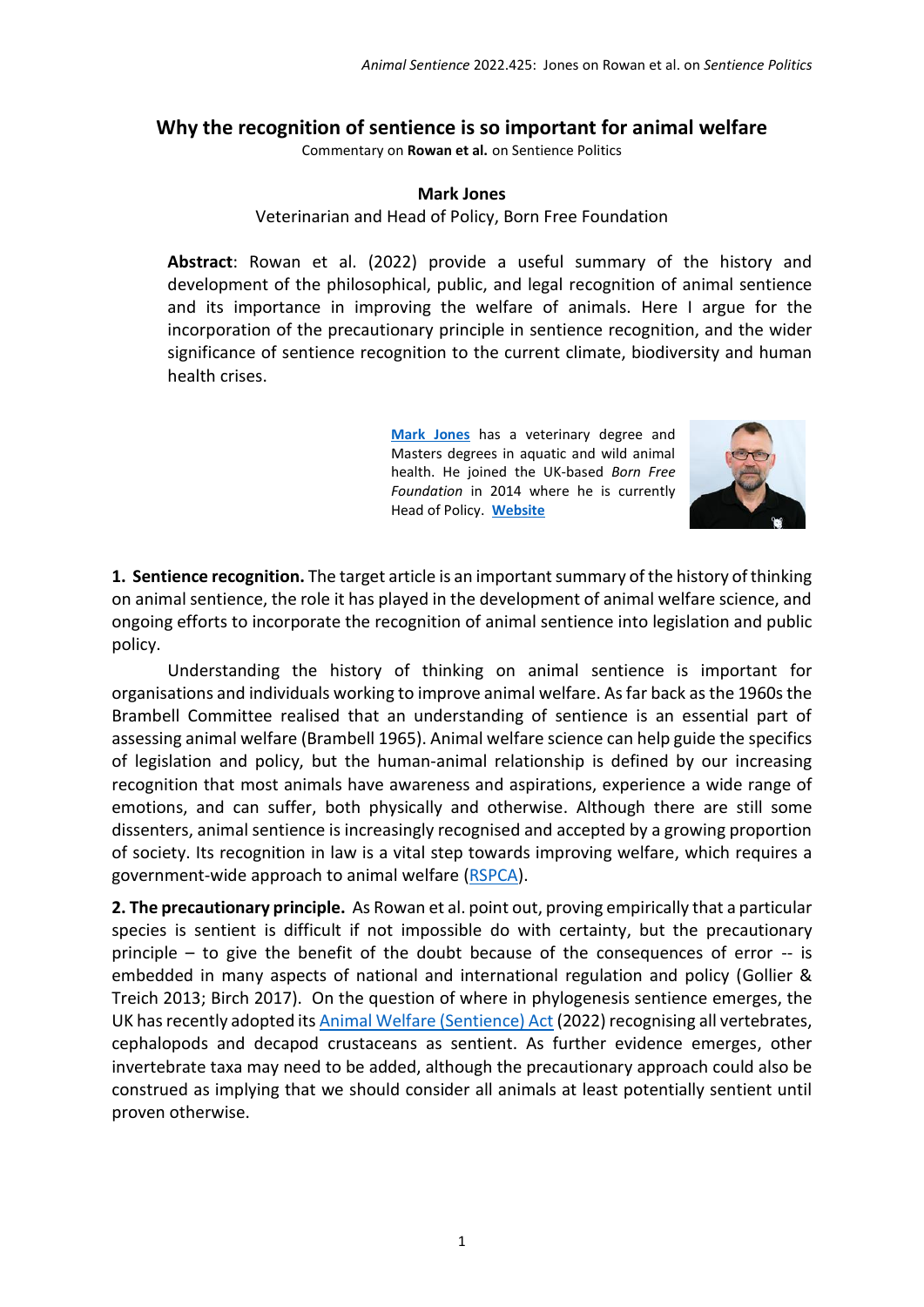**3. Evaluating animal welfare.** Rowan et al. suggest that pain is probably responsible for a bigger reduction in welfare than any other stimulus or state. Human studies, however, tell us that whereas intense or prolonged pain can certainly result in negative mental states, many other causes of depression can be felt as intense suffering. This is almost certainly true in other sentient animals, too, who may suffer intensely, for example, from physical or social deprivation, as when animals confined or restricted for prolonged periods develop behavioural stereotypies (Mason and Rushen 2006).

Rowan et al. also describe welfare as being more than just the absence of suffering. The concepts of 'a good life' and 'a life worth living' are important considerations in the provision of environments designed to provide good welfare, although these concepts themselves are the subject of much debate (Bekoff 2016).

**4. The wider significance of recognising sentience.** Legal recognition of animal sentience could also have policy significance for biodiversity protection and other crises of our time, including climate change and pandemic risk. The increasing industrialisation of animal agriculture has been identified as a major contributor to greenhouse gases (Grossi et al. 2019). The physical, metabolic and psychological stresses endured by farm animals, and by wild animals in trade, will certainly also increase the risk of pathogen emergence, proliferation, and transfer between species -- including, potentially, our own (Magouras et al. 2020, Stel et al. 2022). The recognition of animal sentience callsfor improving animal welfare, eliminating high-risk practices and intensive animal farming. This could help make the world less prone to catastrophic climate change and future pandemics. It could also help phase out the demand for animal products that involve cruel practices (Wiebers & Feigin 2020).

Rowan et al. also allude to the power of campaigning, which can result in changes in public opinion, legislation, and policy over time. Examples have been the banning of veal crates in the UK and European Union (EU), and the recognition of sentience in EU treaty text in the late 1990s. The latter has precipitated the recognition of animal sentience by other jurisdictions. The [UK Animal Welfare \(Sentience\) Act 2022,](https://committees.parliament.uk/work/1274/animal-welfare-sentience-bill/) which reinstated animal sentience in UK law following the UK's departure from the EU, goes further in extending sentience recognition to certain invertebrate taxa (Crump et al. 2022), and in establishing an [Animal](https://committees.parliament.uk/work/1274/animal-welfare-sentience-bill/)  [Sentience Committee](https://committees.parliament.uk/work/1274/animal-welfare-sentience-bill/) to hold Ministers to account.

An important effect of the legal recognition of sentience has been the increase in penalties for animal welfare-related offences, for example, in Colombia (Contreras 2016) and the UK. These examples could drive change in other jurisdictions by acting as a carrot for campaigners, and a stick to be applied, for example, to trade deals with other countries. As Rowan et al. point out in their conclusions, the legal recognition of sentience, although it may not have a direct effect on the way animals are treated, provides a vital platform for progressive change that could have far reaching consequences.